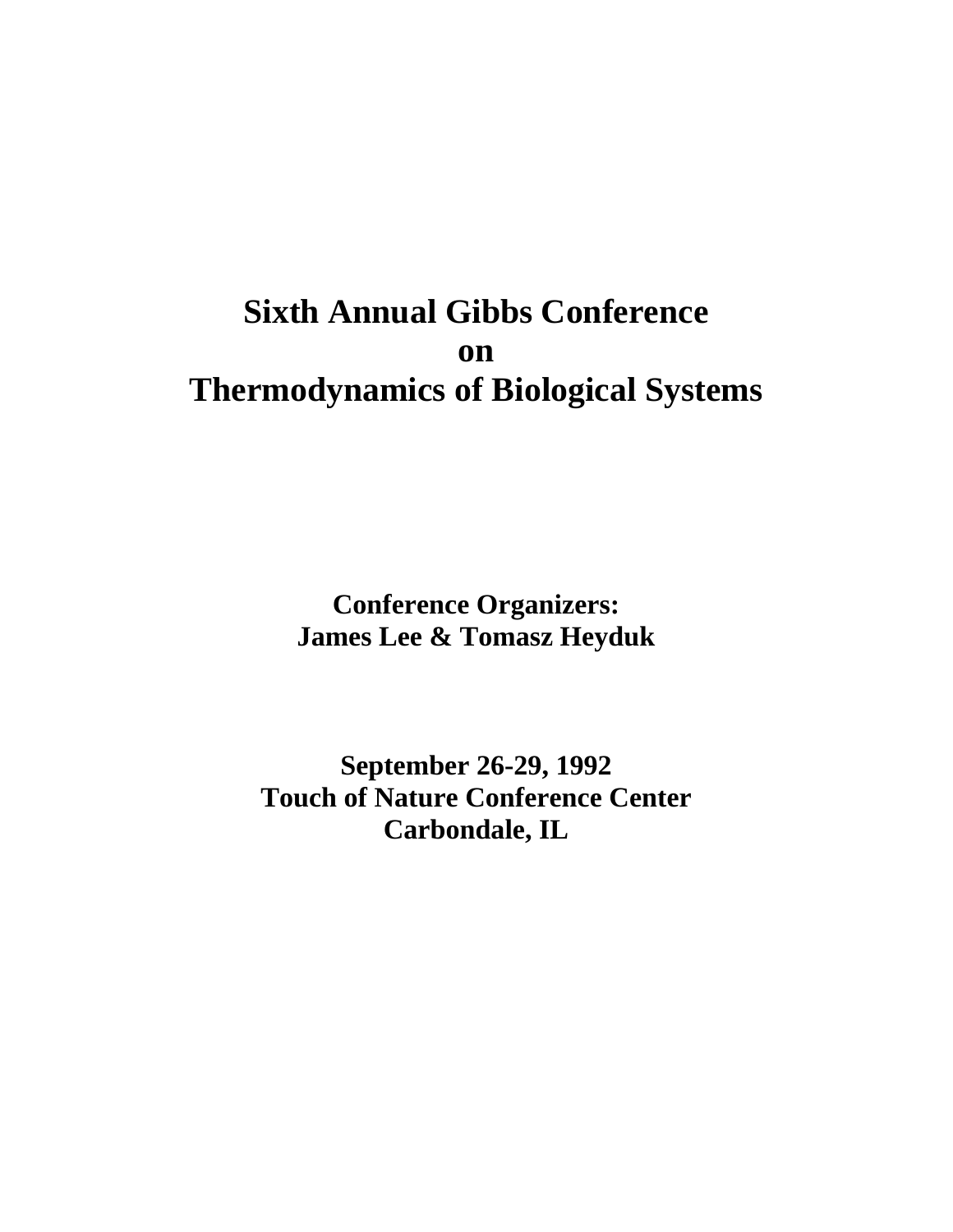#### **WASHINGTON UNIVERSITY SCHOOL OF MEDICINE**

Department of Biochemistry and Molecular Biophysics St. Louis, Missouri

> Gary K. Ackers Mohan Amarantunga Youhna M. Ayala Peggy A. Daugherty Paula M. Dalessio Enrico Di Cera Michael Doyle Marilyn E. Ferrari Maria Gurrieri Kathleen Hall Jo. H. Hazzard Yingwen Huang Timothy M. Lohman Sean Keating Jim Kranz Akash Mathur Issac Wong

#### **UNIVERSITY OF MINNESOTA**

Department of Biochemistry St. Paul, Minnesota

> Normal M. Allewell Vince J. LiCata Hiroki Morizono Himanshu Oberoi Feng Tao Jaishree Trikha

## **SOUTHERN ILLINOIS UNIVERSITY**

Department of Chemistry & Biochemistry Carbondale, Illinois

> Wayne Bolen Yufeng Liu Fima Sarker Nilson Penha Silva Aijun J. Wang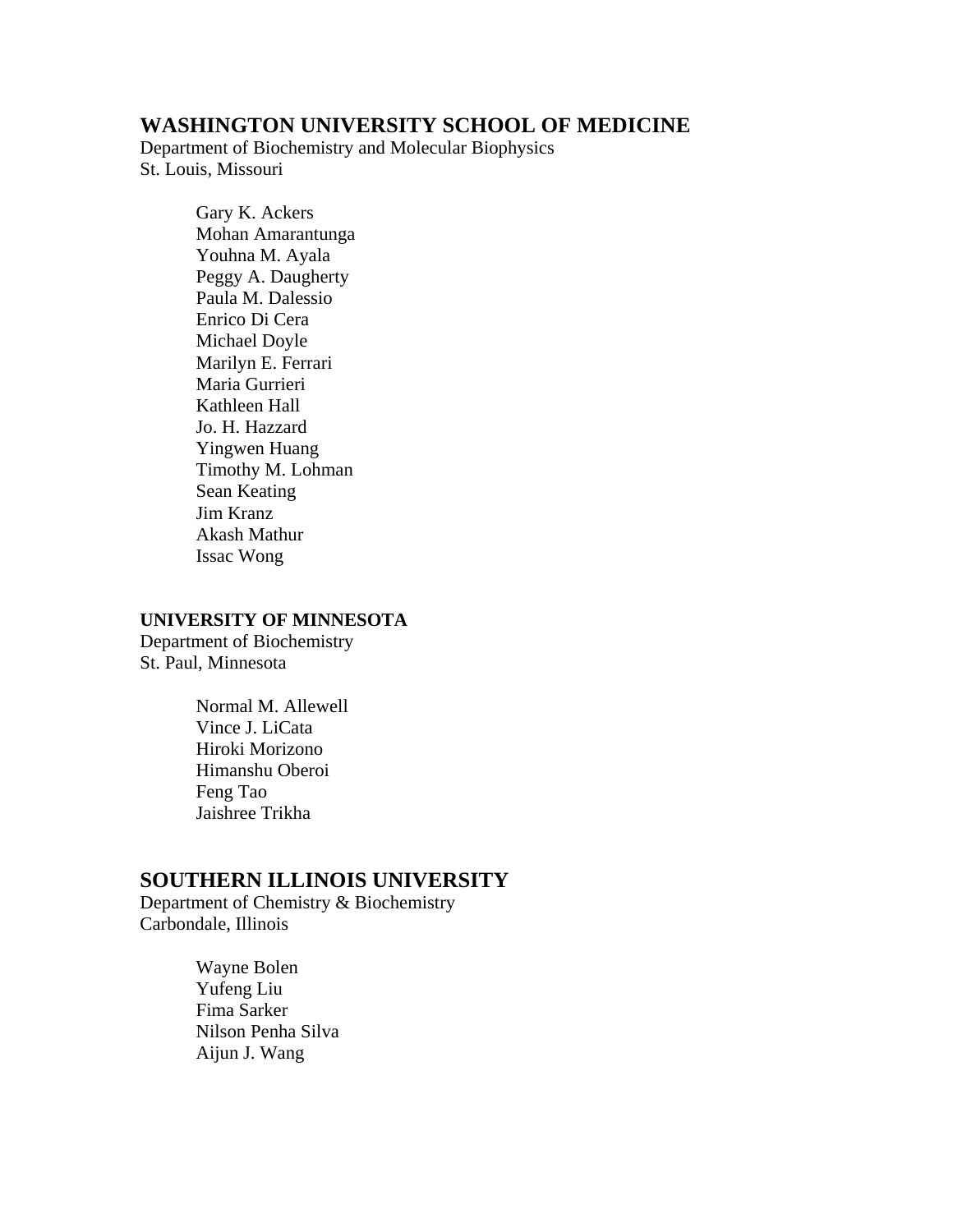## **UNIVERSITY OF MISSISSIPPI MEDICAL CENTER**

Department of Biochemistry Jackson, Mississippi

> Jonathan B. Chaires John Correia

## **UNIVERSITY OF MISSISSIPPI**

Department of Chemistry University, Mississippi

> Maurice R. Eftink Kathy Helton Dana Hu Glen D. Ramsay Evan Tillman Ching-Yuen Wong

## **UNIVERSITY OF VIRGINIA MEDICAL SCHOOL**

Department of Pharmacology Charlottesville, Virginia

Michael Johnson

## **UNIVERSITY OF MARYLAND BALTIMORE COUNTY**

Department of Chemistry & Biochemistry Baltimore, Maryland

Dorothy Beckett

## **UNIVERSITY OF TEXAS MEDICAL BRANCH**

Department of Human Biological Chemistry & Genetics Galveston, Texas\

> W. M. Bujalowski Xiaodong Cheng Petr Herman James C. Lee Erica A. Pyles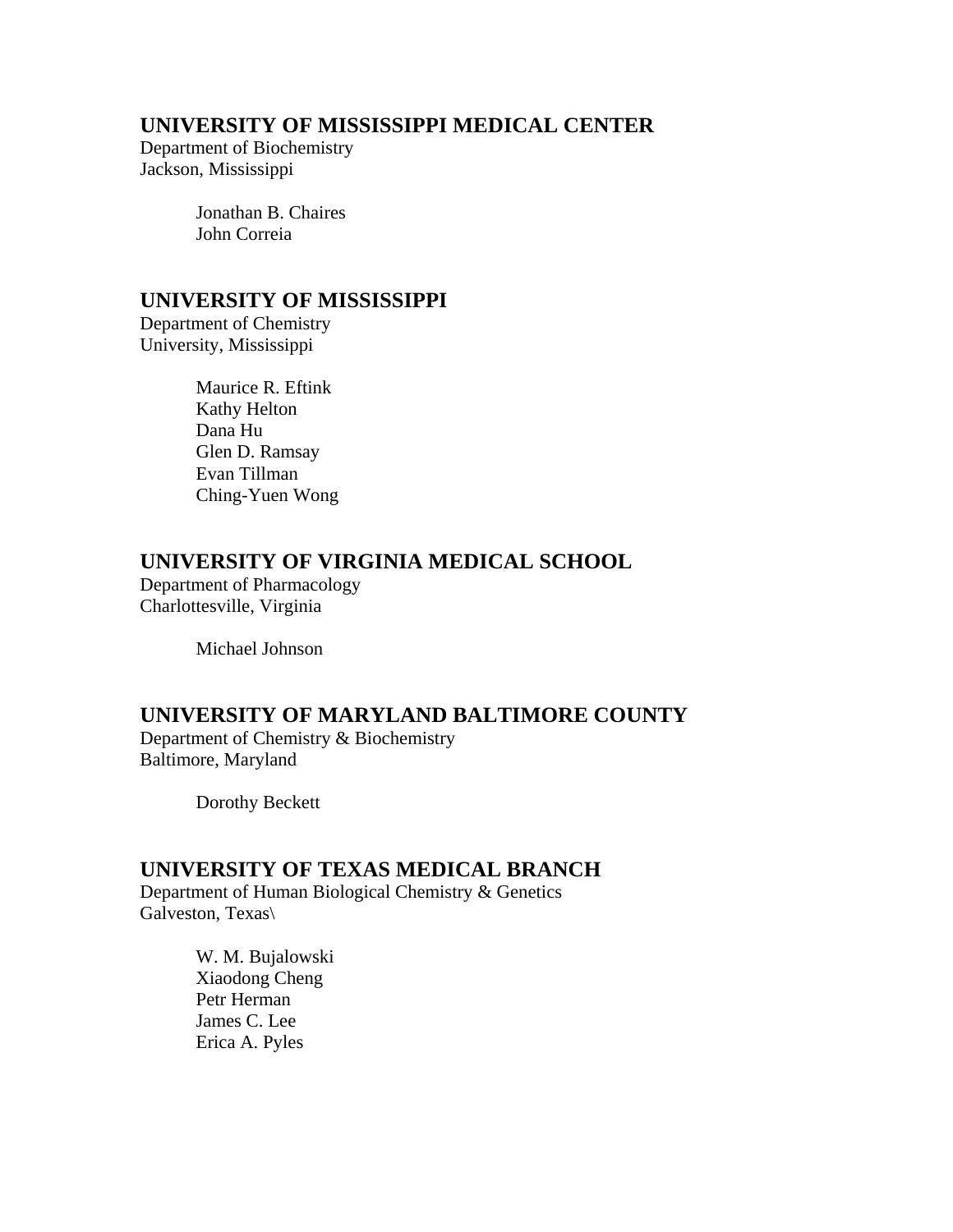#### **PRINCETON UNIVERSITY**

Department of Chemistry Princeton, New Jersey

> Jannette Carey Lihua Jin

# **THE JOHNS HOPKINS UNIVERSITY**

Baltimore, Maryland

Department of Biology John Carra Yuri V. Griko Donald T. Haynie Vincent J. Hilser Marimar Lopez George I. Malhatadze Kenneth P. Murphy Richard Nass George Privalov Martin Straume

Department of Chemistry David E. Draper Thomas C. Glick

## **UNIVERSITY OF OREGON**

Department of Biochemistry Eugene, Oregon

> John A. Schellman Charlotte Schellman

## **HENRY FORD HOSPITAL**

Detroit, Michigan

Herbert Halvorson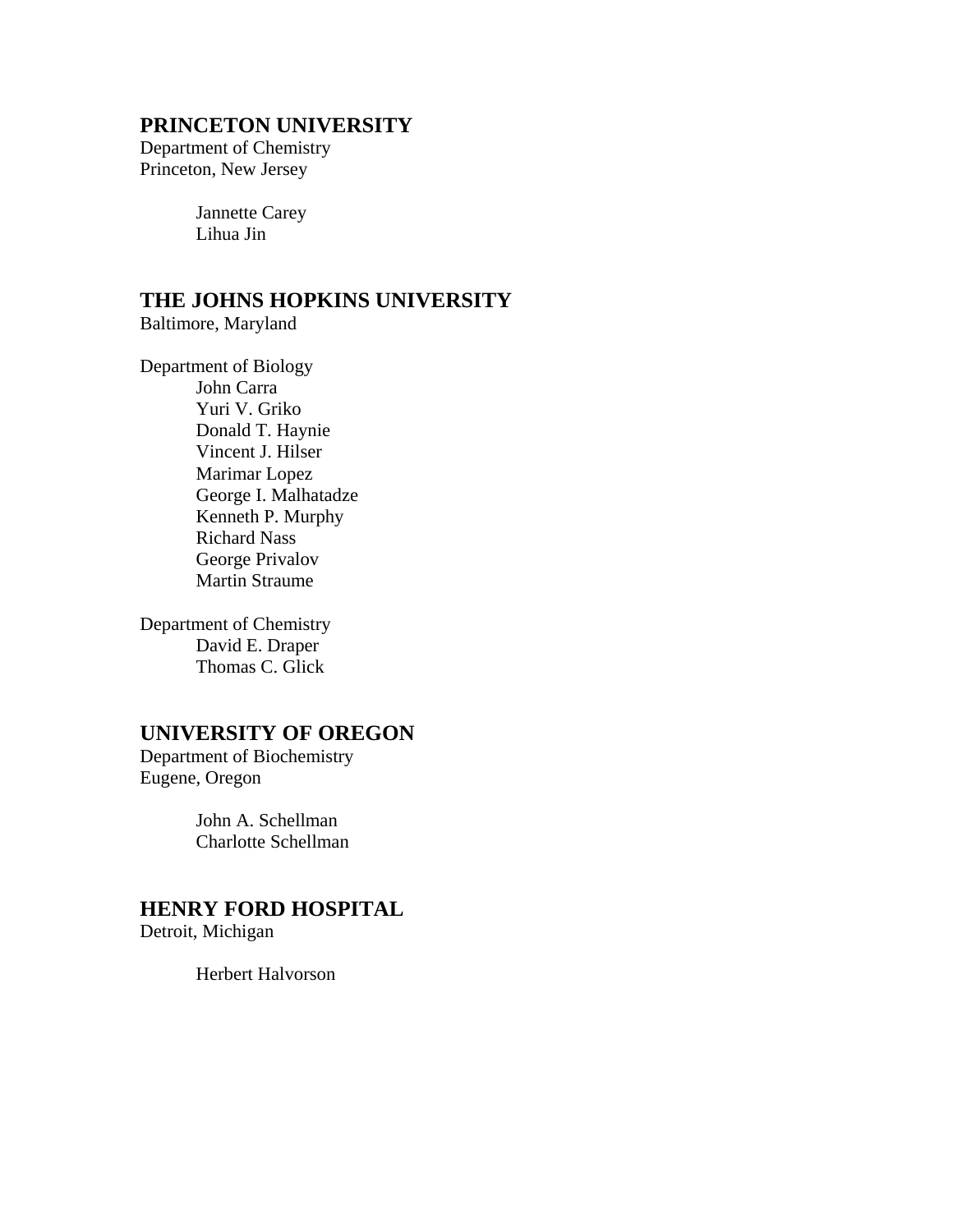## **UNIVERSITY OF CALIFORNIA COLLEGE OF MEDICINE**

Department of Physiology/Biophysics Irvine, California

William Wimley

## **ST. LOUIS UNIVERSITY SCHOOL OF MEDICINE**

E.A. Doisy Department of Biochemistry & Molecular Biology St. Louis, Missouri

Tomasz Heyduk

#### **NATIONAL INSTITUTES OF HEALTH**

Biomedical Engineering & Intstrumentation Program Bethesda, Maryland

Marc S. Lewis

### **BRANDEIS UNIVERSITY**

Graduate Department of Biochemistry Waltham, Massachusetts

> Marina Gorbunoff Keith E. Shearwin Serge N. Timasheff

#### **TEXAS A & M UNIVERSITY**

Department of Biochemistry & Biophysics College Station, Texas

> David P. Giedroc Jana L. Villemain